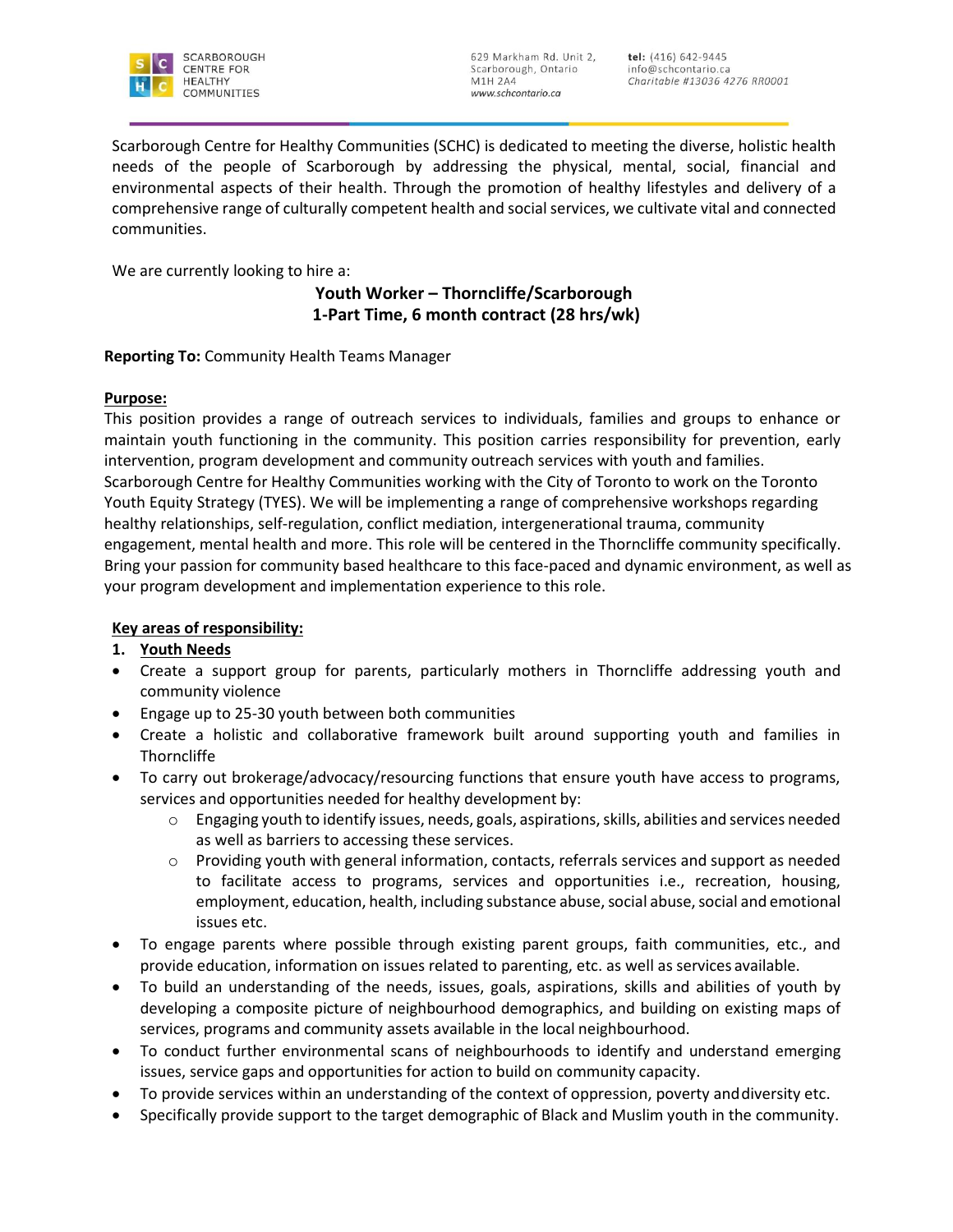

### **2. Community Collaboration**

- To maintain, through appropriate communication and coordination, a collective working relationship with other professionals both within and outside of SCHC.
- To work collaboratively with youth, parents, SCHC staff, schools, police and youth service providers to develop effective service delivery plans that ensure that youth have access to programs, services and opportunities needed for healthy development.
- To facilitate partnerships with community agencies, businesses, government and informal community groups to offer programs using arts, culture, civic engagement, and recreation and to identify emerging issues, service gaps, and matters of interest and/or concern.
- To facilitate connections between youth and their neighbourhoods and promote awareness of the positive role of youth in the community.
- Attend meetings and events in the community that enhance SCHC's profile, ability to strengthen services, and partnerships.
- Participate in community events that gain support for our children/youth health initiatives.
- Increase partnerships and participation with
	- o Toronto Public Library
	- o Toronto Police Services 53 Division
	- o TDSB schools
	- o Faith Based Groups, Local Mosques
	- o Community Centres (Parks, Forestry and Recreation)

### **3. General**

- Adhere to all policies and procedures of SCHC.
- Promote the mission, vision and values of SCHC.
- Ensure work is being done in a safe, healthy, and supportive manner in accordance with all appropriate legislation and regulations.
- Work as part of the team in developing and promoting programs.
- Support the administrative work of SCHC, including active participation in committees, work groups, and meetings.
- Identify staff development/training needs and to participate in staff development/training programs as required.
- Maintain service statistics and recording of all services as required.
- Provide support and direction to placement students.
- Other duties as assigned

# **Educational and/or Professional Qualifications**:

Degree or Diploma in Social Services, Community Development, Child and Youth Worker Diploma or equivalent.

### **Level of Experience:**

1-3 years of directly related experience working with youth in a community based setting.

### **Skills and Attributes**

- Demonstrated ability to work co-operatively and negotiate effectively within a multi-disciplinary team of service providers;
- Knowledge of and sensitivity to the life experiences and needs of the youth community combined with previous community development experience;
- Knowledge and skill in delivering group programs and workshops;
- Experience in community engagement and knowledge of using Social Media(including